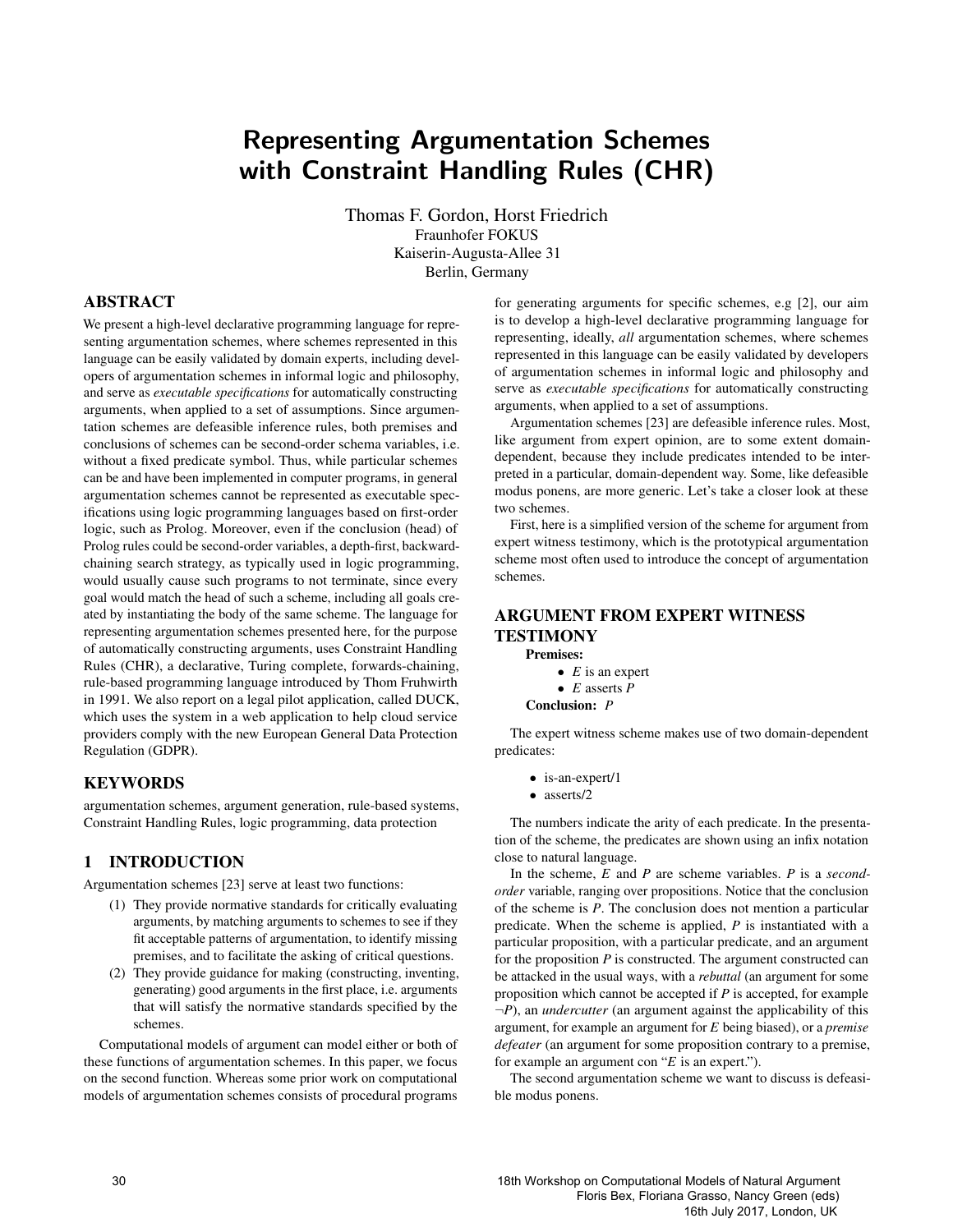### DEFEASIBLE MODUS PONENS

Premises:

```
• if P then Q
```
*• P*

Conclusion: (Presumably) *Q*

Defeasible modus ponens has the same form as modus ponens, except that the conclusion is only presumably true, rather than necessarily true. (The modality, "presumably", is made explicit in the example only for emphasis. The conclusions of all argumentation schemes are presumably true.) An argument constructed by instantiating this scheme can be attacked in the usual ways, for example by a rebuttal, an argument for  $\neg Q$ .

Notice that the major premise of defeasible modus ponens, "if *P* then *Q*.", is not an atomic proposition, but rather a compound proposition built by connecting two propositions, *P* and *Q*, using an "if-then" (implication) operator. Thus, *P* and *Q* here are once again second-order variables ranging over propositions. The conclusion of the defeasible modus ponens scheme is also a second-order variable, as is the conclusion of the expert witness testimony scheme. In addition, the defeasible modus ponens scheme has a minor premise, *P*, which is a second-order variable.

Argumentation schemes like these, with second-order variables, are quite common. It is particularly common for the conclusion of schemes to be a second-order variable, as in both of these examples. Other examples include schemes for argument from abduction, analogy, credible source, established rule, ethos, ignorance, position to know, and precedent.

We are aware of no *computational* models of argumentation schemes which are capable of automatically constructing (inventing, generating, deriving) arguments by instantiating second-order schemes such as these. Prior computational models of argumentation schemes are more limited. Either they are used to check whether existing arguments match the form of a given scheme, as in Aracauria [\[19\]](#page-7-2), are restricted to propositional (fully instantiated) schemes, as in ArguMed [\[22\]](#page-7-3), are not defined in sufficient detail to know whether second-order variables are supported, e.g. Pollock's OSCAR system [\[17\]](#page-7-4), are mathematical models which leave too many details unspecified to be sufficient as a specification for implementing an inference engine, such as  $ASPIC+<sup>1</sup>$  $ASPIC+<sup>1</sup>$  $ASPIC+<sup>1</sup>$  [\[18\]](#page-7-5), or are based on logic programming methods enabling only first-order argumentation schemes to be used to automatically construct arguments, such as Assumption-Based Argumentation (ABA) [\[7\]](#page-7-6) and earlier versions of Carneades [\[10\]](#page-7-7).<sup>[2](#page-1-1)</sup>

To understand more clearly the difficulties in representing argumentation schemes using Horn clause logic, the subset of first-order logic used by logic programming languages such as Prolog, let us see how far we can get in representing the scheme for arguments from expert witness testimony in Prolog. Let us first represent, as Prolog "facts", the following assumptions about a case:

expert(john).

asserts(john, caused\_by(global\_warming, humans)).

Given these facts, the challenge is to represent the expert witness scheme as a single Prolog rule (Horn clause), in such a way that the following query can be proven by Prolog, answering yes:

?- caused\_by(global\_warming, humans).

The above representation of the assumptions already shows how one hurdle can be overcome. Although Horn clause logic is a subset of first-order logic, it is possible to represent second-order propositions about atomic formulas, such as global warming being caused by humans here, by reifying such atomic formulas as terms. So far, so good.

But how can the expert witness scheme be represented? Here is one approach, suggested to me by Trevor Bench-Capon but also used by ABA [\[7,](#page-7-6) 200–201]:

 $holds(P)$  :- asserts $(E, P)$ , expert $(E)$ .

The idea here is to represent the second-order conclusion, *P*, of the scheme with a first-order atomic formula, holds(P), by introducing a unary holds predicate. This approach attempts to reduce general inference rules, with premises and second-order variables, to firstorder axioms, i.e. inference rules with no premises and only firstorder variables in the conclusion. That is, strictly speaking there are no premises in this Horn clause representation of the inference rule, because a Horn clause is a first-order formula. The : – symbol in the clause represents the material conditional logical connective, not a deducibility relation.

While axioms can be viewed as a basic form of inference rule, the attempt to represent more general inference rules using a holds predicate like this has severe limitations. Since we will want to be able to chain arguments together, by using argumentation schemes to construct arguments for the premises of other arguments, we need some way to convert atoms of the form holds(P) to P, so that premises can be matched (unified) with P. It may seem that one way to achieve this would be to add an additional rule for each predicate, as in the following examples:

expert(P) :- holds(expert(P)).  $asserts(E,P)$  :- holds(asserts $(E,P)$ ).  $caused_by(X,Y) :- holds(caused_by(X,Y)).$ 

From a knowledge-representation point of view, this seems rather verbose and cumbersome, but presumably these additional rules could be generated automatically, using some kind of preprocessor. However this approach suffers from a more serious problem: Such a rule would need to be generated for *every* predicate in the application domain, and thus *every* goal would match the conclusion of *every* argumentation scheme with a second-order variable as its conclusion, due to Prolog's goal-directed, backwards-chaining control strategy, causing the search space to become infinite. Thus many (not all) queries will cause the inference engine to enter an endless loop and fail to terminate, depending on the order of facts and rules. Suppose, for example, the Prolog program consists only of the following rules, without any facts:

```
holds(P) :- asserts(E, P), expert(E).
expert(E) :- holds(expert(E)).asserts(E,P) :- holds(asserts(E,P)).
caused_by(X,M) :- holds(caused_by(X,M)).
```
2

With these clauses, the following query causes an endless loop and runs out of stack space:

<span id="page-1-0"></span><sup>&</sup>lt;sup>1</sup>The TOAST implementation of ASPIC+ [\[20\]](#page-7-8) is propositional. Its rules are fully instantiated axioms, with no variables.

<span id="page-1-1"></span><sup>2</sup>These earlier versions of Carneades allowed argumentation schemes with second-order variables to be represented and used to manually construct arguments, by filling in forms, and to check whether arguments correctly instantiate schemes, but not to automatically construct arguments from a set of assumptions.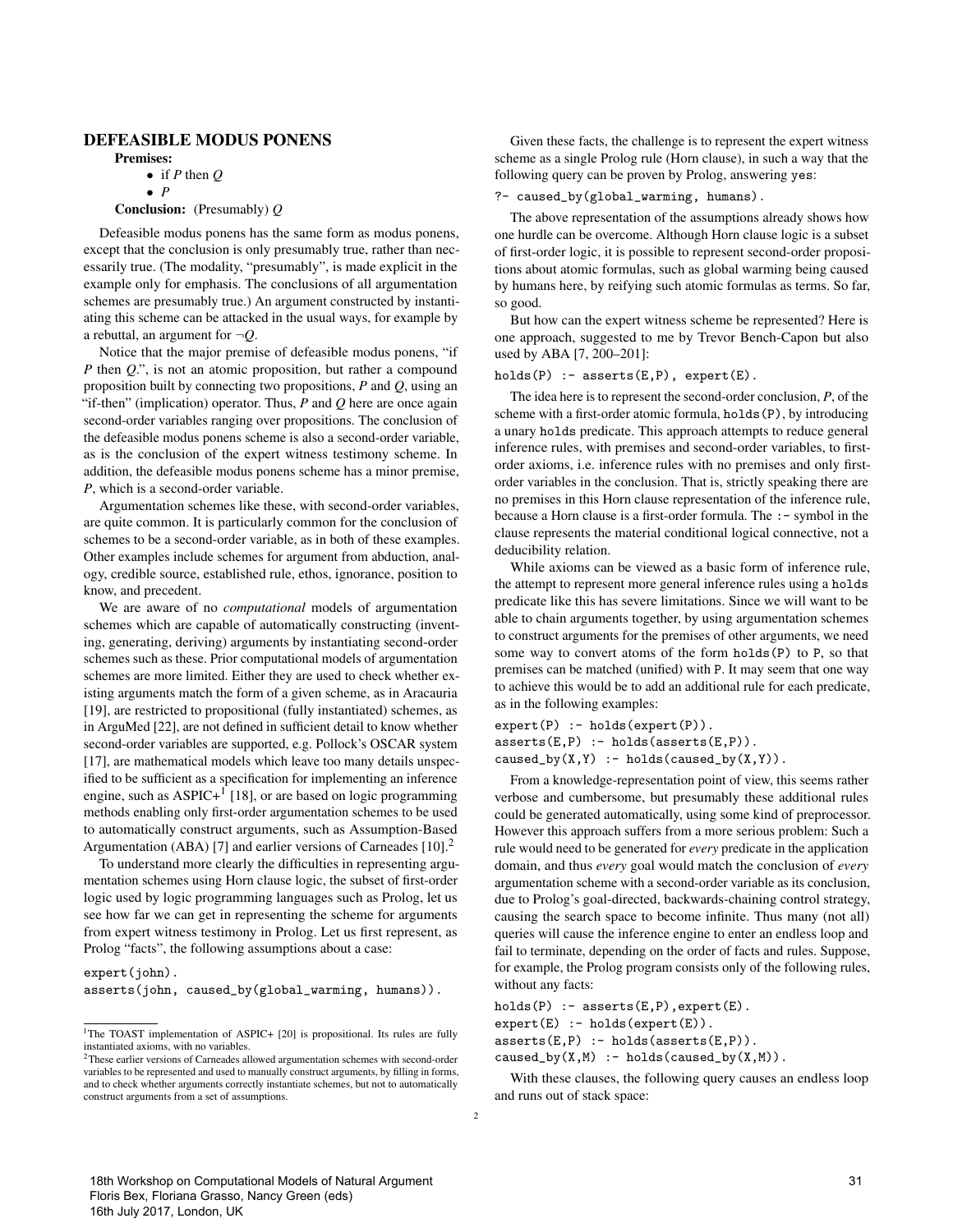```
?- caused_by(global_warming,humans).
ERROR: Out of local stack
```
It is clear why this happens: The query causes an endless loop between the holds and asserts rules:

```
(1) caused_by(global_warming,humans)
```

```
(2) holds(caused_by(global_warming,humans))
```

```
(3) asserts(E,caused_by(global_warming,humans))
```

```
(4) holds(asserts(E,caused_by(global_warming,...)))
```
 $(5)$  ...

Since this encoding of argumentation schemes requires the definition of every predicate to have an additional holds rule, many queries will not terminate in this way, making this encoding useless in combination with Prolog's simple depth-first, backwards-chaining control strategy. Notice that the example query will not terminate no matter how the clauses of the program are ordered, because the program contains no facts. While the program can be made to terminate for this particular goal (query) by adding sufficient facts before the rules, this would not be a general solution to the control problem, not even for other queries using the same rules, because one cannot assume that there are sufficient facts to answer every query affirmatively.

The event calculus [\[15\]](#page-7-9) uses a holds predicate for a similar but more limited purpose, for reasoning about the effects of actions using Prolog. It does not suffer from the control issues discussed here, because the holds predicate is used in a more focused way only for a subset of the predicates, called *fluents*, which are statedependent in the domain model. These fluents are queried *only* using the holds predicate. They are never mapped to object-level predicates in the way suggested above.

There is one final and fatal problem with representing argumentation schemes directly in Prolog this way that is important to mention: no arguments are constructed! Thus there is no way to resolve conflicts among arguments, to balance arguments or to use the arguments to help understand or explain the results, for example using argument diagrams.

All of these problems might be overcome by writing a metainterpreter for argumentation schemes in Prolog, but this would be using Prolog in its capacity as a general-purpose programming language, rather than as an inference engine for Horn clause logic. Some expert system shells, in particular APES [\[14\]](#page-7-10), were implemented as meta-interpreters in Prolog. APES was able to generate explanations which can be viewed as arguments from the traces of rule applications [\[3\]](#page-7-11). However rules in APES were Horn clauses and could not represent argumentation schemes with second-order variables, for the reasons discussed above, and also did not generate counterarguments or use a structured model of argument to resolve attack relations among arguments. The alternative approach we investigate in this paper, using Constraint Handling Rules to represent argumentation schemes, can also use Prolog as an implementation language. Indeed several implementations of Constraint Handling Rules in Prolog exist and we make use of the one provided by SWI Prolog.

As suggested in the previous paragraph, this paper explores the idea of representing argumentation schemes using another kind of rule-based programming, Constraint Handling Rules, introduced by Thom Frhwirth in 1991 [\[9\]](#page-7-12), to overcome all of the problems identified above by meeting the following requirements:

- *•* Allow second-order variables in the premises and conclusions of schemes
- *•* Not require additional rules for bringing second-order propositions down to the object-level.
- *•* Generate arguments as output
- *•* Guarantee termination

The rest of this article is organized as follows. The next section introduces Constraint Handling Rules, including examples. This is followed by a section showing one way to represent argumentation schemes using Constraint Handling Rules, in such as way as to generate arguments and overcome the other problems identified in this introduction. The section also briefly describes two implementations of this approach, one using the Constraint Handling Rules interpreter provided as a library by SWI Prolog and the second based on our custom implementation of Constraint Handling Rules in the Go programming language. Next is a section about a pilot application based on the approach, called DUCK (Data Use statement Compliance checKer), where domain-dependent argumentation schemes are used to model data use statements and data protection regulations in a web-application for helping cloud service providers to comply with these regulations. The final section presents our conclusions and summarizes the main results.

## 2 CONSTRAINT HANDLING RULES

Constraint Handling Rules (CHR) is a *declarative*, forwards-chaining rule language originally developed by Thom Frhwirth in 1991 [\[9\]](#page-7-12).<sup>3</sup>. Forwards-chaining rule engines, based on production rules, have been used from the beginning in expert systems [\[4,](#page-7-13) [5\]](#page-7-14). Production rules are condition-action rules, where the conditions of rules are matched against data structures in *working memory*, a conflictresolution strategy is used to select a matching rule, and then the action of the selected rule is executed, possibly modifying the working memory and performing side effects, such as outputting data to a file. This process is then repeated until no rule matches the state of the working memory.

While production rule systems have been widely and successfully used for expert systems and implementing so-called "business rules", they do not have a *declarative* semantics. Declarative programming languages are used to describe *what* the problem is, rather than a procedure or algorithm stating *how* to solve the problem. Declarative programming languages, or rather interpreters or compilers for these languages, are clever enough to figure out how to solve the problem on their own, from a description of the problem. Declarative programming languages are typically based on well-founded theories of mathematical functions and/or logic. Prolog [\[6\]](#page-7-15), based on the Horn clause subset of first-order logic, is perhaps the most prominent of these declarative languages.

One of the achievements of CHR is to realize a forwards-chaining rule language, similar to production rule languages, but with a declarative semantics. CHR is so-named, because the language was initially intended to be used to implement constraint solvers. A constraint solver takes as input a set of relationships among variables, called constraints, and derives further information about these variables.

<span id="page-2-0"></span><sup>3</sup>See also the CHR homepage at<https://dtai.cs.kuleuven.be/CHR/>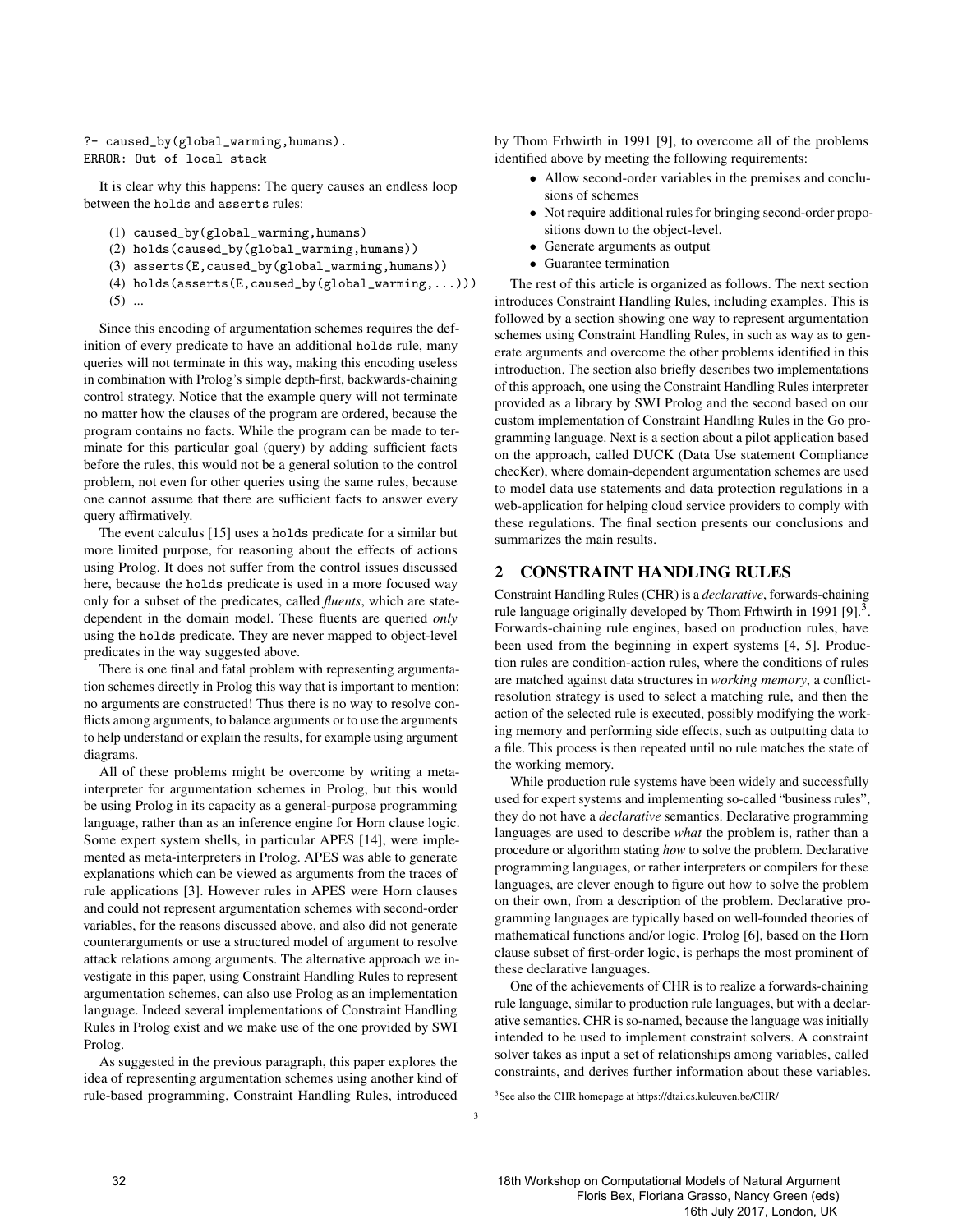Early constraint solvers were for particular domains, for example propositional constraints over Boolean variables, or equations and inequalities over integers. CHR is more general purpose. It enables constraint solvers for a variety of domains to be specified, using rules.

To make this clearer, let us take a look at the standard example used to illustrate CHR, which defines rules for partial orderings:

```
reflexivity @ X \text{ leq } X \iff \text{true}.antisymmetry Q X \text{ leg } Y, Y \text{ leg } X \le Y.
transitivity @ X leq Y, Y leq Z ==> X leq Z.
idempotence Q X \leq Y \setminus X leq Y \leq Y true.
```
The predicate leq is intended to mean "less than or equal to". The words to the left of the @ symbol in these four rules are identifiers, naming the rules. The reflexivity, antisymmetry, and transitivity rules specify the axioms of partial orderings, in a form close to their usual expression in mathematics. The first rule, for reflexivity, states that for all  $x, x = x$ . The idempotence rule allows the second instance of X leq Y to be deleted from the constraint store, since it is redundant.

There are three kinds of rules in CHR: simplification, propagation and "simpagation' rules, where simpagation rules are a hybrid kind of rule combining the features of simplification and propagation rules. All three kinds of rules are illustrated in the example. The reflexivity and antisymmetry rules are simplification rules; the transitivity rule is a propagation rule; and the indempotence rule is a simpagation rule.

Operationally, CHR rules are applied to a multiset of constraints (similar to Prolog facts) in a data structure called the *constraint store*, which serves the same function as the *working memory* in production rule systems. Since the constraint store is a multiset, the same fact may occur multiple times in the store.

When simplification rules, such as the reflexivity and antisymmetry rules, are applied ("fired"), the constraints matching the patterns on the left-hand side of the <=> symbol, called the *head* of the rule, are replaced by the constraints on the right-hand side, called the *body* of the rule. For people familiar with Prolog, this terminology may be somewhat confusing, because in Prolog the head of a rule represents its conclusion and the body its antecedents, opposite the convention of CHR. (Moreover, unlike Prolog, a CHR rule may have multiple conclusions.) But CHR's use of the terms "head" and "body" is nonetheless consistent with how these terms are used in Prolog, because in both languages atoms are matched against patterns in the head and, if the match is successful, replaced by atoms on the right. The difference is that Prolog is a goal-directed, backwardschaining language, which reduces a goal by replacing it with new goals, whereas CHR, on the other hand, as a forwards-chaining rule language, applies rules to derive constraints, adding them to the constraint store.

Simplification and simpagation rules also *delete* constraints from the constraint store. Simplification rules replace the constraints matching the head of the rule with the constraints matching the body of the rule. Simpagation rules, similarly, replace the constraints to the right of the backslash symbol, \, in the head of the rule, with the constraints on the right. The matching constraints to the left of the backslash symbol in the head are not deleted.

It might seem counterintuitive at first that a declarative language is allowed to delete constraints from the store. But in CHR this is done in principled way, in a way which does not change the meaning of the constraints in the store. Simplification rules and simpagation rules are used to simplify constraints, as their names suggest, by replacing constraints matching the head with fewer constraints having the same meaning. Consider the indempotence rule, for example. Since the constraint store is a multiset, it may contain duplicate, redundant constraints. The indempotence rule simplifies the constraint store by removing duplicate constraints of the form X leq Y.

In addition to heads and bodies, CHR rules may also include, in so-called "guards", further *built-in* constraints. Which built-in constraints are available depends on the particular implementation of CHR. Guards are not illustrated here.

To get an idea of how the CHR inference engine works, let us see what CHR derives when applying the rules defining partial orderings above to the following "query", i.e. giving the initial state of the constraint store:

#### $leq(A,B)$ leq(B,C) leq(C,A)

4

First, the transitivity propagation rule is fired and adds leq(A,C) to the store. Next, the antisymmetry simplification rule is fired, causing  $leq(A,C)$  and  $leq(C,A)$  to be removed and replaced by A=C. CHR has built-in support for equality reasoning, which is then used to derive  $leq(C,B)$  from  $leq(A,B)$ . Now the antisymmetry simplification rule is applied to  $leq(C, B)$  and  $leq(C, C)$ , causing these constraints to be replaced with B=C. No further rules can be applied, so the process terminates and returns the constraint store with A=C and B=C. Thus, CHR was able to infer that all three variables are equal.

In addition to supporting forwards-chaining, CHR has some other properties which may be desirable, depending on the application:

- *•* Turing completeness: Any computable function can be represented using CHR rules.
- *•* Every algorithm can be implemented in CHR with the best known time and space complexity [\[21\]](#page-7-16).
- CHR rules can be executed concurrently [\[16\]](#page-7-17).
- *•* The execution of CHR rules can be interrupted and restarted at any time, with intermediate results approximating the final solution.
- *•* Constraints can be input incrementally as they become known, during rule execution, without requiring recomputation.
- *•* Inference rules, rewrite rules, sequents, proof rules, and logical axioms can be directly written in CHR [\[1\]](#page-7-18).

The last three properties, in particular, appear attractive for representing and implementing argumentation schemes. Argumentation typically takes place in dialogs, with evidence and arguments brought forward and asserted by the participants incrementally, during the course of the dialog. It would be useful if CHR could be used to incrementally and efficiently construct arguments from evidence during dialogs. Moreover, since argumentation schemes are (defeasible) inference rules, the ability of CHR to represent inference rules directly would appear to be quite useful.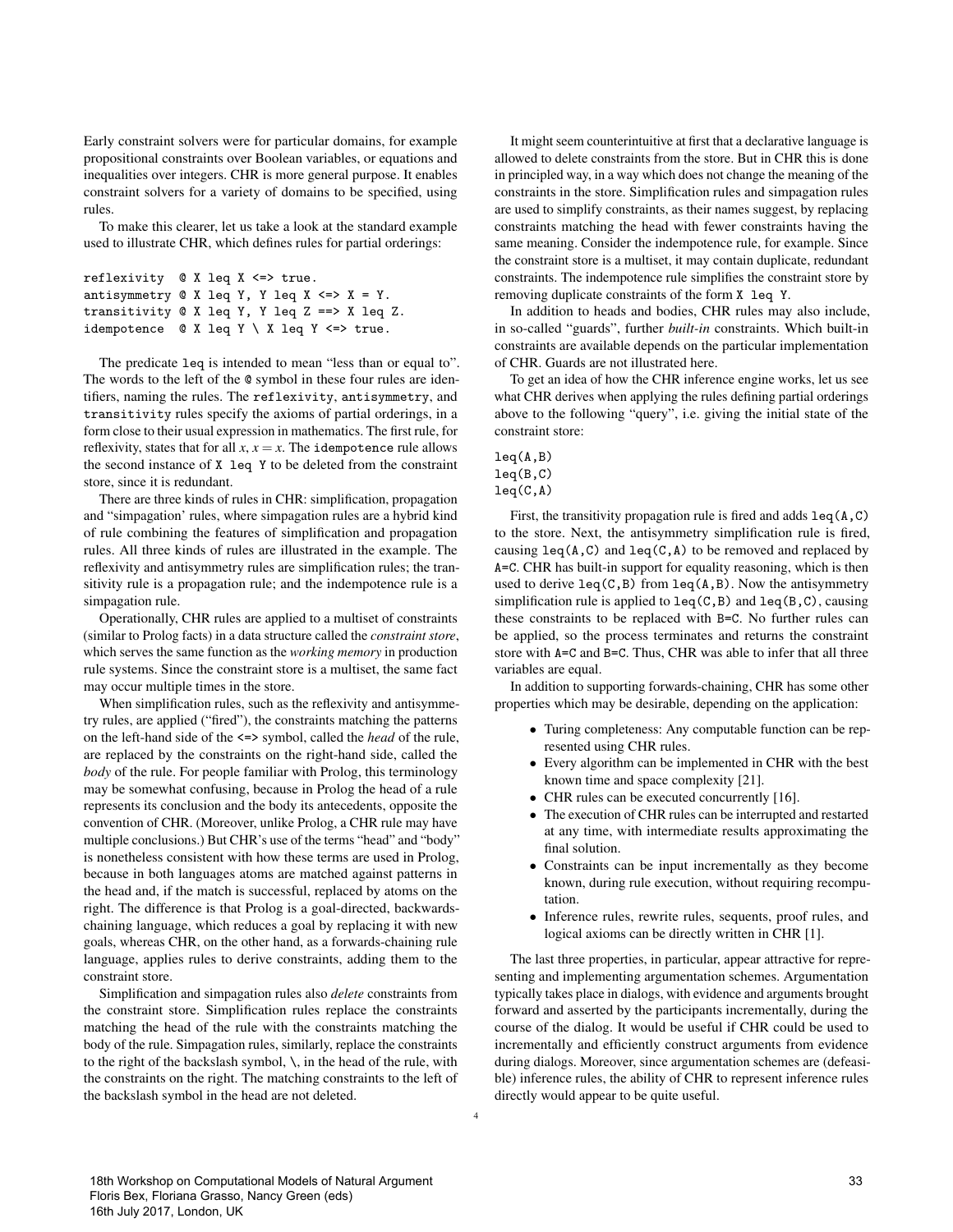## 3 REPRESENTATION AND IMPLEMENTATION OF ARGUMENTATION **SCHEMES**

In this section we show how to represent argumentation schemes using CHR rules, and present an overview of the implementation of the component for generating arguments with argumentation schemes represented using CHR in this way, provided by Version 4 of the Carneades argumentation system.[4](#page-4-0)

First we need a notation for argumentation schemes. Let us use the syntax for schemes we have developed for Carneades 4, which is based on the YAML markup language<sup>5</sup>, which in turn is syntactic sugar for JSON, $6$ , to make it easier to read and write. Here is a version of the scheme for arguments from expert opinion using this concrete syntax:

```
id: expert_opinion
meta:
  title: Argument from Expert Opinion
  source: >
    Douglas Walton, Appeal to Expert Opinion,
    The Pennsylvania University Press,
    University Park, Albany, 1997, p.211-225.
variables: [E,D,P]
premises:
  - expert(E,D)
  - in_domain(P,D)
  - asserts(E,P)
exceptions:
  - untrustworthy(E)
  - inconsistent_with_other_experts(P)
assumptions:
  - based_on_evidence(asserts(E,P))
conclusions:
  - P
```
This representation of argumentation schemes is, we claim, very high level and quite close to the usual way schemes are represented in informal logic. We have good evidence, from our collaboration with Doug Walton, that informal logicians are able to read, understand and validate schemes represented in this form.

There are a few things to notice about this syntax. First, the schema variables are declared explicitly. This may seem burdensome, but is useful for checking for misspelled variables in schemes, among other purposes. Second, as proposed in [\[11\]](#page-7-19), the two types of critical questions are represented by exceptions and assumptions. Thirdly, argumentation schemes may now have more than one conclusion, though there is only one in this example. This change was motivated by the desire to support the full CHR rule language. There can be multiple conclusions in the body of CHR rules. But it has the further advantage of reducing the number of schemes required when several conclusions can be derived from the same premises. Fourthly, note that this rule is an example of a scheme having a second-order variable as its conclusion, S here. Finally, the example shows how arbitrary meta-data about the scheme can be expressed. The various

meta-data properties, such as title and source in this example, are not predefined and can be freely selected.

We now show, by way of this example, how argumentation schemes are translated into CHR rules. The expert opinion scheme is translated into the following rule:

```
expert_opinion @
    expert(W,D),
    in_domain(S,D),
    asserts(W,S)
    ==>
    S,
    based_on_evidence(asserts(W,S)),
    argument(expert_opinion,[W,D,S]).
```
As illustrated here, each argumentation scheme is translated into a single CHR rule, in this example a propagation rule, with the same name (identifier). The premises of the scheme are translated into constraints in the head of the rule. The conclusions of the scheme are translated into constraints in the body of the rule. Moreover, each of the assumptions of the scheme are also added to the body of the CHR rule, allowing them to be used to derive further information by applying other rules. (The assumptions can be questioned and retracted later, when evaluating the arguments constructed.) Finally, an additional constraint is added to the end of the body of the rule, of the form argument(<id>,[<variable>,...]), to keep a record of the argument to be generated when applying the scheme.

Notice that the exceptions of a scheme are not translated and do not appear in the resulting CHR rule. To understand how exceptions are handled, we first need to explain the steps in the process for generating and evaluating arguments:

- (1) The argumentation schemes are translated into CHR rules, as illustrated above.
- (2) A set of assumptions, represented as ground atomic formulas, are translated into CHR constraints and added to the initial state of the constraint store.
- (3) The CHR inference engine is run, repeatedly applying the rules to the constraint store until no rules match or until the fail constraint, signaling failure, is derived.
- (4) The argument constraints in the store, i.e. the constraints of the form

argument(<id>,[<variable>,...])

are then translated into Carneades arguments and added to the argument graph.

- (5) Assumptions of arguments are added to the assumptions of the argument graph.
- (6) When adding arguments to the graph, undercutting arguments are also added for any exceptions of the schemes applied. This information can be looked up using the identifier of the scheme included in the record of the argument in the constraint store.
- (7) Finally, the arguments are evaluated, using the formal model of structured argument in [\[13\]](#page-7-20), to weigh and balance the arguments, resolve attack relations among arguments and label the statements in the argument graph in, out, or undecided.

<span id="page-4-0"></span>[<sup>4</sup>https://carneades.github.io/Carneades/](https://carneades.github.io/Carneades/)

<span id="page-4-1"></span>[<sup>5</sup>http://yaml.org/](http://yaml.org/)

<span id="page-4-2"></span><sup>6</sup>http://json.org/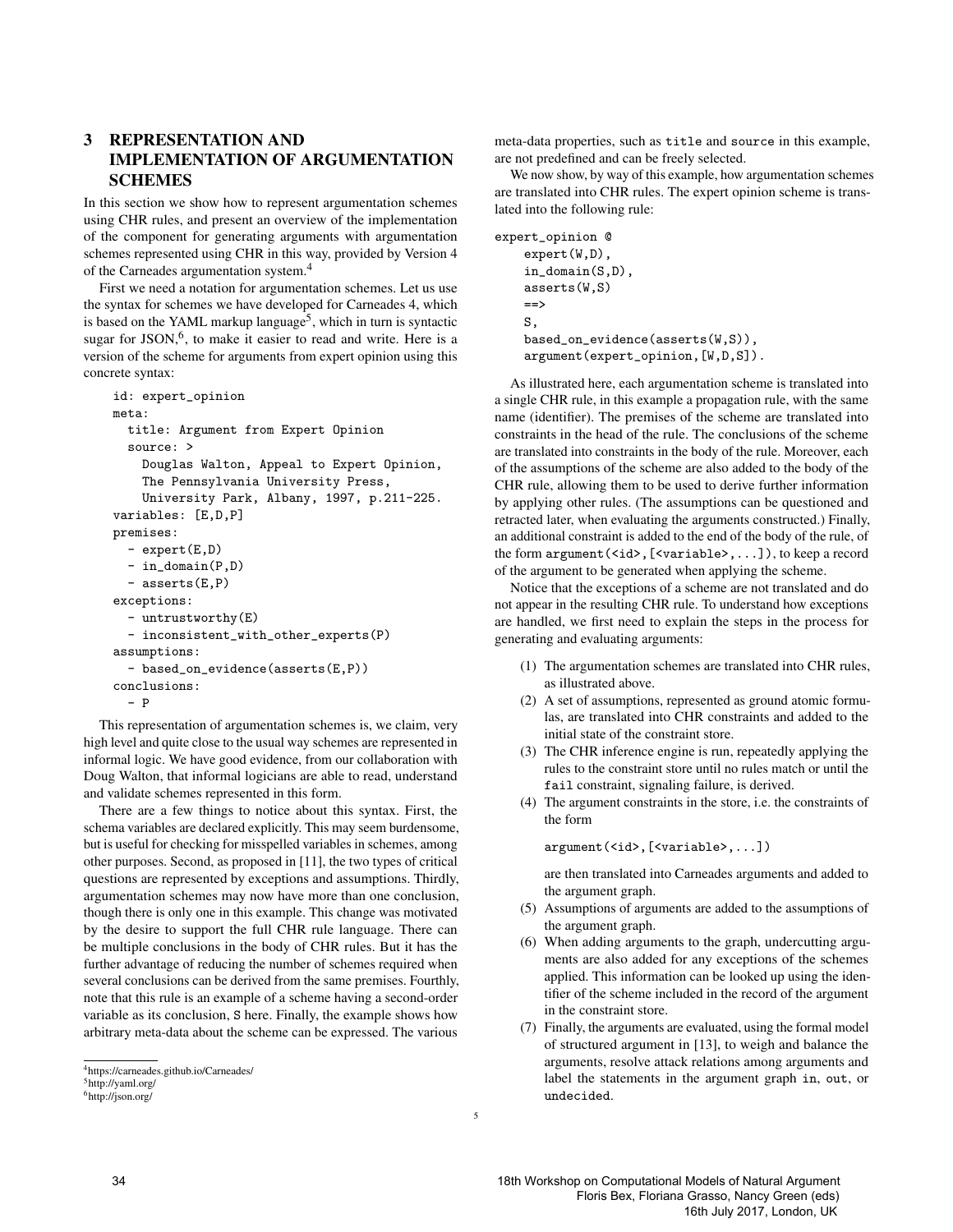In addition to supporting multiple conclusions in schemes, we have extended argumentation schemes in further ways, in order to support the full expressiveness of Constraint Handling Rules. To illustrate one of these extensions, supporting simplification, here is a reconstruction of the CHR rules for partial orders, represented as argumentation schemes:

```
- id: reflexivity
   variables: [X]
   deletions:
     - leq(X,X)
   conclusions:
     - true
 - id: antisymmetry
   variables: [X,Y]
   deletions:
     - leq(X,Y)
     - leq(Y,X)
   conclusions:
     - X = Y- id: transitivity
   variables: [X,Y,Z]
   premises:
     - leq(X,Y)
     - leq(Y,Z)
   conclusions:
     - leq(X,Z)
 - id: idempotence
   variables: [X,Y]
   premises:
     - leq(X,Y)
   deletions:
     - leq(X,Y)
   conclusions:
     - true
```
All of the premises which are to be deleted from the constraint store when the scheme is applied are listed in a deletions block of the scheme. Thus, similar to CHR simpagation rules, argumentation schemes here combine the features of CHR simplification and propagation rules.

One caveat is order: Although all CHR rules *can be* expressed in Carneades, it is not possible in Carneades to formulate *the query* needed to reproduce the example presented in Section 2. This is because CHR queries are represented by Carneades assumptions and assumptions are restricted to ground atomic formulas. This restriction assures that all arguments are fully instantiated. That is all premises, conclusions, exceptions and assumptions of arguments are assured to be ground atomic formulas.

Carneades can be configured to use one of two different implementations of CHR for generating arguments from argumentation schemes using the method presented above: the implementation which comes with CHR pre-installed with SWI Prolog<sup>7</sup>, and a new

implementation of CHR in the Go programming language, by the second author of this paper.<sup>8</sup>

Our new implementation of CHR is still under development but nearing completion. While we do not expect it to have the performance and maturity of the SWI Prolog implementation, it offers several advantages for Carneades: it eliminates a dependency on another system, making it easier to install and administer a Carneades server, and enables us to experiment with CHR extensions. Two extensions have already been implemented:

- (1) Since CHR is Turing complete, termination of CHR programs cannot in general be guaranteed. Our implementation of CHR allows the user to set a maximum number of rule firings, to assure termination within roughly predictable time limits, and returns the arguments constructed before the limit was reached. The engine can be restarted to generate further arguments. This is very much in line with the purpose and spirit of argumentation, as a rational method for problem solving and decision-making when information is inconsistent or incomplete.
- (2) The second example argumentation scheme in the introduction, for defeasible modus ponens, cannot be implemented using the SWI Prolog version of CHR. While it allows second-order variables in the body (conclusion) of rules, it does not allow them in the head (premises). We are not sure whether this is a limitation of the SWI Prolog implementation of CHR, or the CHR specification. Either way, our implementation of CHR removes this restriction and allows second-order variables in both the head and body of rules, enabling defeasible modus ponens to be represented.

## 4 THE DUCK DATA PROTECTION APPLICATION

In the Data Usage Compliance Checker (DUCK) pilot project sponsored by Microsoft, we have applied the Carneades 4 inference engine for argumentation schemes, based on CHR, to develop a webbased regulatory compliance system to help cloud service providers to use the ISO/IEC 19944 standard, entitled Information technology — Cloud computing — Cloud services and devices : data flow, data categories and data use, to develop data use documents which are compliant with data protection regulations, in particular the new European General Data Protection Regulation (GDPR). The DUCK system is open source software, available on Github.<sup>9</sup>

Most argumentation schemes are to some extent domain-dependent, because they make use of predicates with particular, intended meanings, such as 'expert'. We take this idea further by adopting the position, expressed in [10, 12], that legal norms can be modeled as domain-dependent argumentation schemes or, more strongly, are argumentation schemes, because legal norms regulate not only how to act, but also how to argue about legal issues. The knowledge base of the DUCK system, following this approach, currently consists of more than 100 domain-dependent argumentation schemes. Most of these schemes model the taxonomy of concepts (ontology) defined

6

<sup>7</sup>http://www.swi-prolog.org/

<sup>8</sup>https://github.com/hfried/GoCHR

<sup>9</sup>https://github.com/Microsoft/DUCK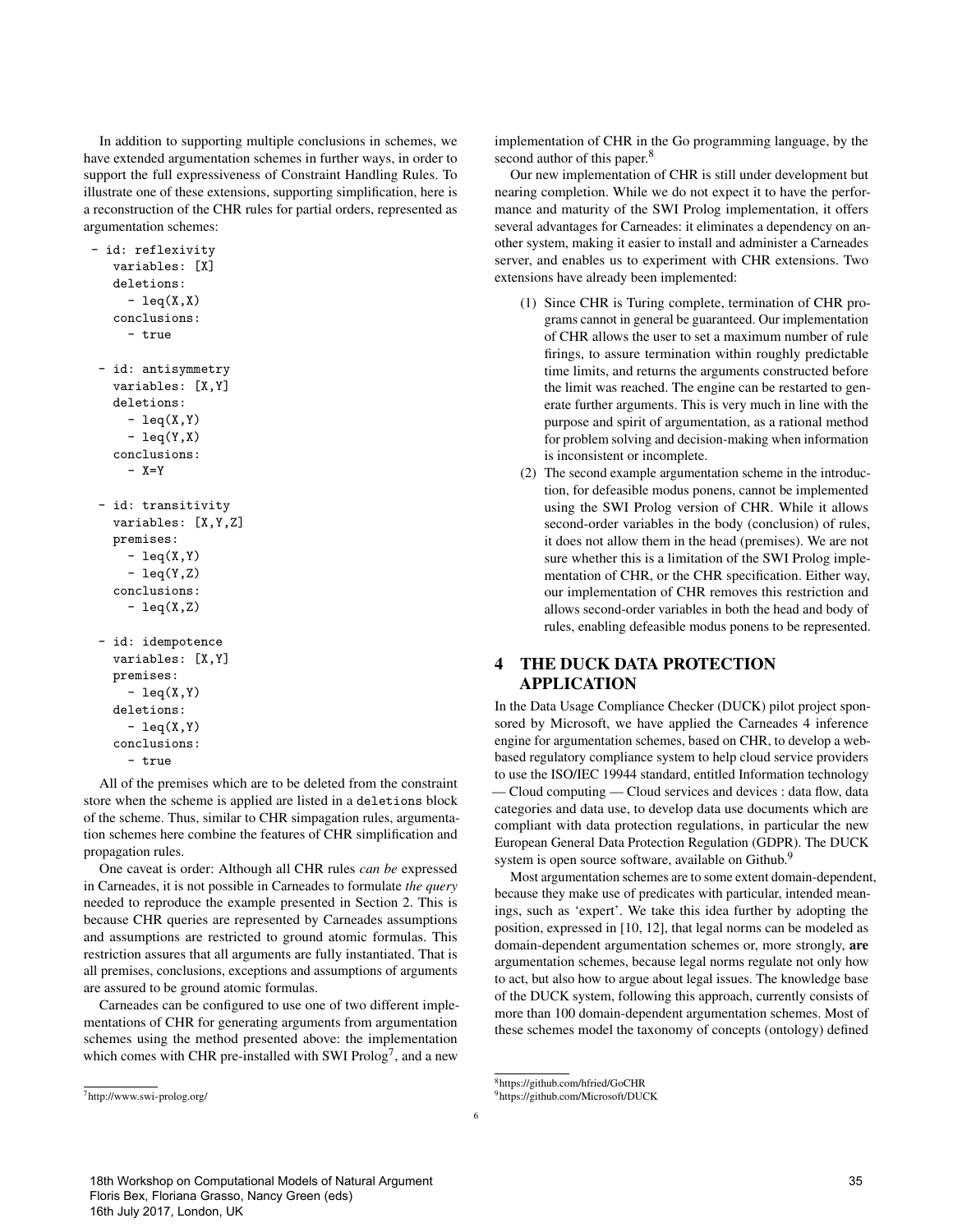by the ISO/IEC 19944 standard.<sup>10</sup> The remaining schemes model provisions of the GDPR.

To give a brief impression of the GDPR part of the knowledge base, consider the following three schemes:

```
- id: s1 # default
  weight:
     constant: 0.1
  variables: [S]
  premises:
     - dataUseStatement(S)
  conclusions:
     - consentRequired(S)
- id: s2
  variables: [S]
  premises:
     - notPii(S)
  conclusions:
     - notConsentRequired(S)
- id: s3
  variables: [S]
  premises:
     - pii(S)
     - li(S)
  conclusions:
     - notConsentRequired(S)
```
The first scheme, s1, says that data use statements presumably require the explicit consent of the user. Requiring consent is the default. The burden of proof is on the cloud service provider to show that consent is not required. The second scheme says that consent is not required if the data use statement does not make use of personally identifiable information (pii). The first scheme has been assigned low weight, 0.1 on a scale of 0.0 to 1.0. If no weight has been specified for a scheme, it has the weight of 0.5. Thus, an argument constructed from s2 will have more weight than an argument constructed from s1 and will rebut it when they are evaluated. Argument weights have not been discussed in this article, because it is focused on showing how CHR is used to model argumentation schemes for the purpose of generating arguments. See [13] for further information about how weights are handled in Version 4 of Carneades.

The third scheme, s3, provides a second way to construct an argument for consent not being required. It says that even if the data use statement makes use of personally identifiable data, consent is not required if the cloud service provider has a legitimate interest (li) in the data.

While these three schemes only scratch the surface of the DUCK knowledge base, they are sufficient to illustrate all of the features of Carneades argumentation schemes which have been applied in this project. For every property of a data use statement, such as requiring

consent or not, a scheme with low weight has been defined for the default value of the property. Other schemes, with greater weight, are then used to construct rebuttals overriding the default. Unlike in Prolog, where negation as failure is used to always make the negated proposition the default, the Carneades language for argumentation schemes enables either a proposition or its contrary to be the default, on a predicate by predicate basis. More generally, any position of an issue can be the default. There can be more than two positions (options) for resolving an issue.

## 5 CONCLUSIONS

Our experiments with using Constraint Handling Rules (CHR) to represent argumentation schemes for the purpose of generating arguments have been encouraging.

We have successfully implemented twenty-five of the most widely used argumentation schemes of [23], including their critical questions.<sup>11</sup> Ten of these twenty-five schemes have conclusions which are second-order variables. Only one of the schemes, defeasible modus ponens, has a second-order variable as a premise. Our implementation of CHR has been extended to allow second-order variables in the premises of schemes.

Moreover, the approach has been successfully validated in the DUCK project, which uses our CHR-based implementation of argumentation schemes to generate arguments, in a system designed to help cloud service providers to develop data use documents compliant with data protection regulations.

Using CHR as a foundation for implementing argumentation schemes provided us with an opportunity to extend the concept of an argumentation scheme in various ways, to make it possible to represent any CHR rule as an argumentation scheme. This enables the Carneades language for argumentation schemes to inherit all of the attractive features of CHR, including Turing completeness, the possibility of concurrent execution, support for stopping and restarting computation at anytime, with intermediate results available for use, and support for inputting further information incrementally during dialogues and other argumentation processes.

Conversely, the synthesis of CHR and argumentation provided by Carneades provides additional benefits not provided by CHR alone. CHR has no concept of negation. Carneades issues can model negation or, more generally, a set of conflicting positions of issues. Moreover, CHR provides no built-in support for defeasible reasoning. We use CHR to generate pro and con arguments, which are then evaluated in a post-process, using a model of structured argument, to support defeasible reasoning by weighing and balancing arguments and resolving attack relations among arguments. Most importantly, our system produces arguments which can be used to explain and understand CHR inferences, for example by visualizing the arguments in argument maps.

While the method presented here for generating arguments using Constraint Handling Rules was developed for the latest version of the Carneades model of structured argument [13], it can be adapted for use in any model of argument in which arguments are constructed by instantiating argumentation schemes. We leave it for future research by others to adapt the method to other models of structured argument.

 $10$ Interestingly, CHR is expressive enough to efficiently implement, in a straightforward way, a correct and complete reasoner for Description Logic, the decidable subset of first-order predicate logic which is the formal foundation of the Web Ontology Language (OWL) commonly used to define ontologies in the context of the Semantic Web.[8] The ISO/IEC 19944 standard used in DUCK does not require this expressivity, but this may prove useful later in the project.

<sup>11</sup>https://github.com/carneades/carneades-4/blob/master/examples/AGs/YAML/walton.yml